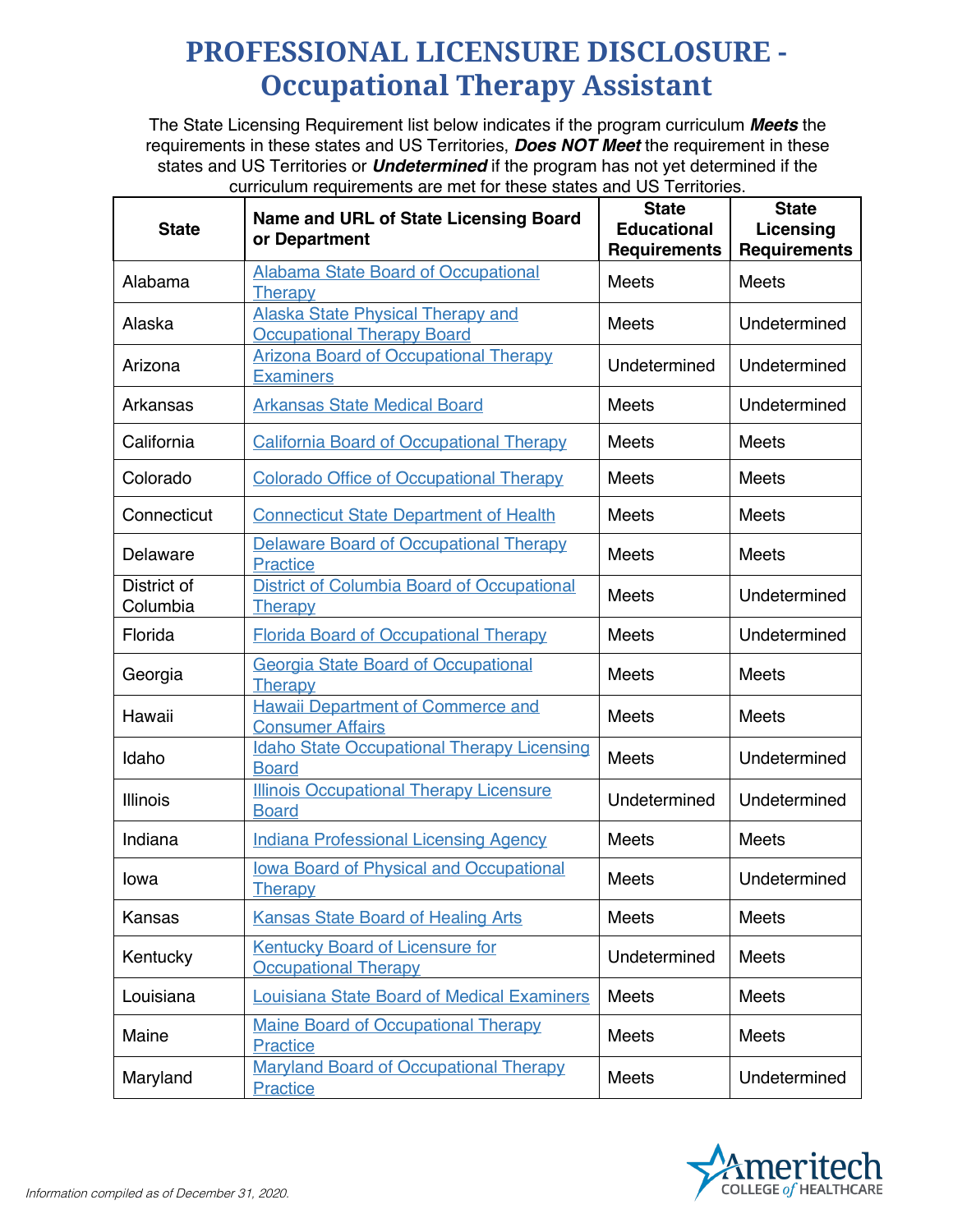| <b>Massachusetts</b>    | <b>Massachusetts Board of Allie Health</b><br>Professionals                                  | <b>Meets</b> | Undetermined     |
|-------------------------|----------------------------------------------------------------------------------------------|--------------|------------------|
| Michigan                | <b>Michigan Board of Occupational Therapists</b>                                             | <b>Meets</b> | <b>Meets</b>     |
| Minnesota               | <b>Minnesota Board of Occupational Therapy</b><br>Practice                                   | <b>Meets</b> | Does NOT<br>Meet |
| Mississippi             | <b>Mississippi State Department of Health</b>                                                | <b>Meets</b> | <b>Meets</b>     |
| Missouri                | <b>Missouri Board of Occupational Therapy</b>                                                | Undetermined | <b>Meets</b>     |
| Montana                 | <b>Montana Board of Occupational Therapy</b><br><b>Practice</b>                              | Meets        | Undetermined     |
| Nebraska                | Nebraska Department of Health and Human<br><b>Services</b>                                   | <b>Meets</b> | Undetermined     |
| Nevada                  | <b>Nevada Board of Occupational Therapy</b>                                                  | <b>Meets</b> | <b>Meets</b>     |
| <b>New</b><br>Hampshire | <b>New Hampshire Occupational Therapy</b><br><b>Governing Board</b>                          | <b>Meets</b> | Undetermined     |
| New Jersey              | <b>New Jersey Division of Consumer Affairs</b>                                               | <b>Meets</b> | <b>Meets</b>     |
| <b>New Mexico</b>       | <b>New Mexico Board of Examiners for</b><br><b>Occupational Therapy</b>                      | <b>Meets</b> | <b>Meets</b>     |
| New York                | <b>New York Office of the Professions</b>                                                    | Meets        | Undetermined     |
| North Carolina          | <b>North Carolina Board of Occupational</b><br>Therapy                                       | <b>Meets</b> | <b>Meets</b>     |
| North Dakota            | <b>North Dakota State Board of Occupational</b><br><b>Therapy Practice</b>                   | <b>Meets</b> | <b>Meets</b>     |
| Ohio                    | <b>Ohio Occupational Therapy, Physical</b><br><b>Therapy, and Athletic Trainers Board</b>    | <b>Meets</b> | Undetermined     |
| Oklahoma                | <b>Oklahoma Medical Board</b>                                                                | <b>Meets</b> | Undetermined     |
| Oregon                  | <b>Oregon Occupational Therapy Licensing</b><br><b>Board</b>                                 | Undetermined | Undetermined     |
| Pennsylvania            | Pennsylvania State Board of Occupational<br><b>Therapy</b>                                   | Meets        | Undetermined     |
| <b>Puerto Rico</b>      | <b>Puerto Rico Office of Requlations and</b><br><b>Certification of Health Professionals</b> | Undetermined | Undetermined     |
| Rhode Island            | <b>Rhode Island Board of Occupational</b><br><b>Therapy Practice</b>                         | Meets        | <b>Meets</b>     |
| South Carolina          | <b>South Carolina Board of Occupational</b><br><b>Therapy</b>                                | Meets        | Undetermined     |
| South Dakota            | South Dakota Board of Medical and<br><b>Osteopathic Examiners</b>                            | <b>Meets</b> | Undetermined     |
| <b>Tennessee</b>        | <b>Tennessee Board of Occupational Therapy</b>                                               | <b>Meets</b> | <b>Meets</b>     |
| <b>Texas</b>            | <b>Texas Executive Council of PT &amp; OT</b><br><b>Examiners</b>                            | <b>Meets</b> | Undetermined     |
| Utah                    | <b>Utah Occupational Therapy Board</b>                                                       | Meets        | Meets            |